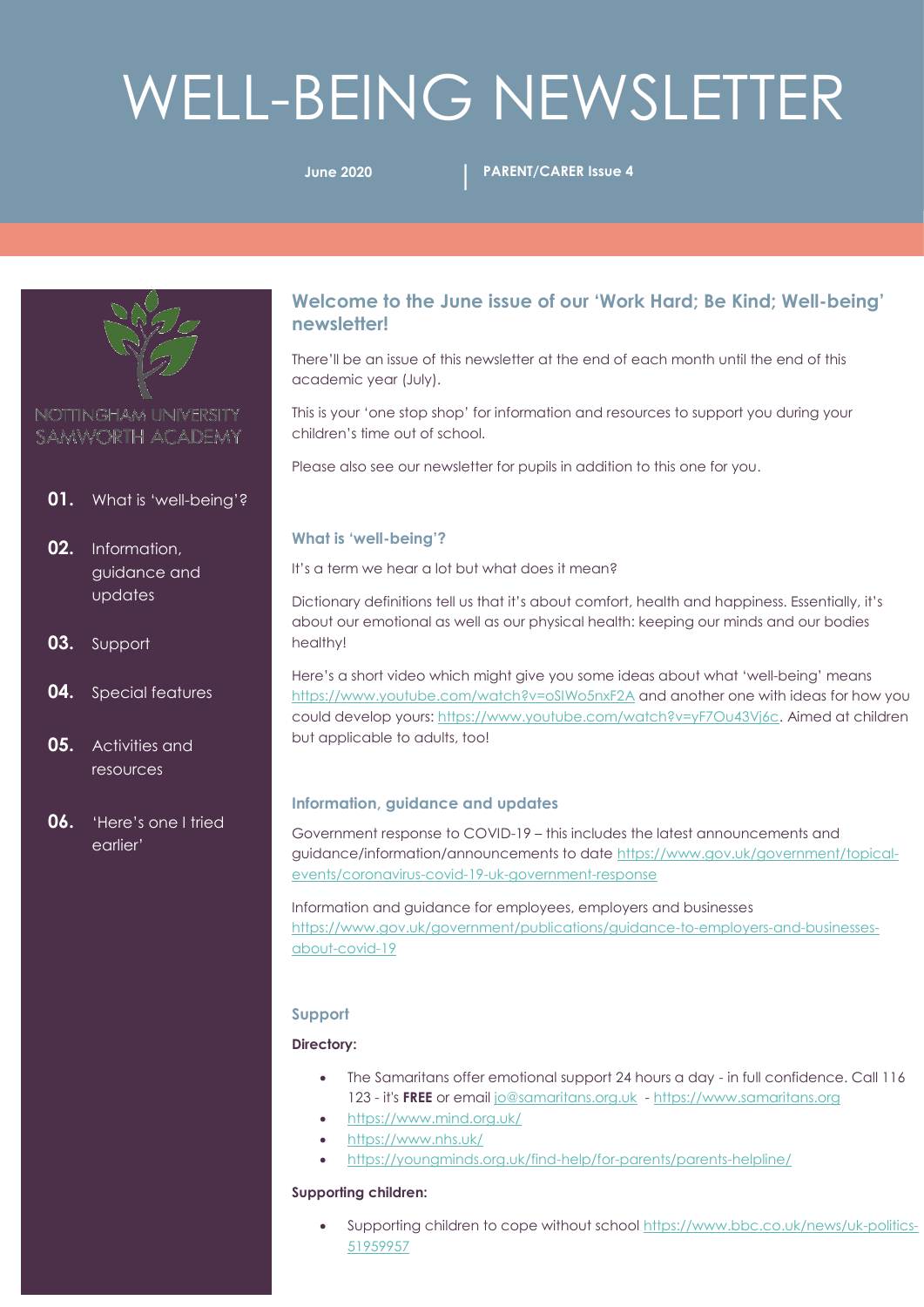Talking to children about world news [https://www.mentalhealth.org.uk/publications/talking-to-your-children-scary-world](https://www.mentalhealth.org.uk/publications/talking-to-your-children-scary-world-news)[news](https://www.mentalhealth.org.uk/publications/talking-to-your-children-scary-world-news)

#### **Supporting ourselves:**

- Looking after your own mental health during this period: [https://www.mentalhealth.org.uk/publications/looking-after-your-mental-health](https://www.mentalhealth.org.uk/publications/looking-after-your-mental-health-during-coronavirus-outbreak)[during-coronavirus-outbreak](https://www.mentalhealth.org.uk/publications/looking-after-your-mental-health-during-coronavirus-outbreak)
- Well-being [https://www.mind.org.uk/information-support/coronavirus-and-your](https://www.mind.org.uk/information-support/coronavirus-and-your-wellbeing)[wellbeing](https://www.mind.org.uk/information-support/coronavirus-and-your-wellbeing)

#### **Special Features**

#### **Gratitude – an article by Rebecca Morgan-Jones**

Full text here: [Gratitude Teachers and Parents.docx](Gratitude%20Blog%20Article%20RMJ%20Teachers%20and%20Parents.docx)

#### **How to start a gratitude practice:**

- To remember when we feel bad to look outside of ourselves is a quick fix, if we go inside then we are making lasting, long term change.
- Consistency is the key start small.
- Get into a routine dedicate a time of the day when you can practice gratitude. Either in the morning or at night or both. Studies have shown if we dedicate 20 seconds at a time to gratitude it's long enough to create positive structural changes to the brain.
- Think of 3 things first thing in the morning and three things last thing at night that you are grateful for.
- Leave mobile phones out of the room, as this will stop you looking at them as soon as you wake up. This time could be spent thinking of great stuff that will start your day off on a positive start.
- If you're having a really bad day, (which you still will have even when you've practice gratitude for 10 years) the difference will be that you will be able to get yourself out of it much quicker. Practice moment to moment gratitude, where you say thank you for everything. So, your encouraging yourself to see the best bits in everything. It helps us not lose sight of the good stuff in the midst of a situation or event that is hard to deal with.
- Just say 'thank you' over and over again in situation where you may feel nervous or an emotion that is not helpful. You don't have to be saying 'thank you' for anything in particular, just the word has a positive impact on the brain, which has a knock on effect on how we feel and act.
- Set a timer on your phone that goes off every so often to remind you to stop and think of 3 things you are grateful for.
- Set passwords as words that remind you to the thankful.
- Create visual reminders like sticky notes, pictures or written text.
- Add gratitude onto another thing you do. Maybe, when you're making your morning cup of coffee use this time to be thankful. Do it when you're sitting at traffic lights, waiting for the bus, brushing your teeth, in the bath etc.
- Be specific being grateful for your friends is great, but what is it that they do that you are actually thankful for?
- The small things the breeze on your skin, the sun of your face, a warm cosy bed. Encouraging our brain to see the small wins stops us wanting big fixes in life.

According to Harvard Happiness researcher, Shawn Achor, doing this for 21 days will encourage the brain to look at the world in a very different way. You'll see the world's positives rather than its threats.

- Write things down. Keep a journal, write in it every morning, night or throughout the day.
- Use a gratitude app.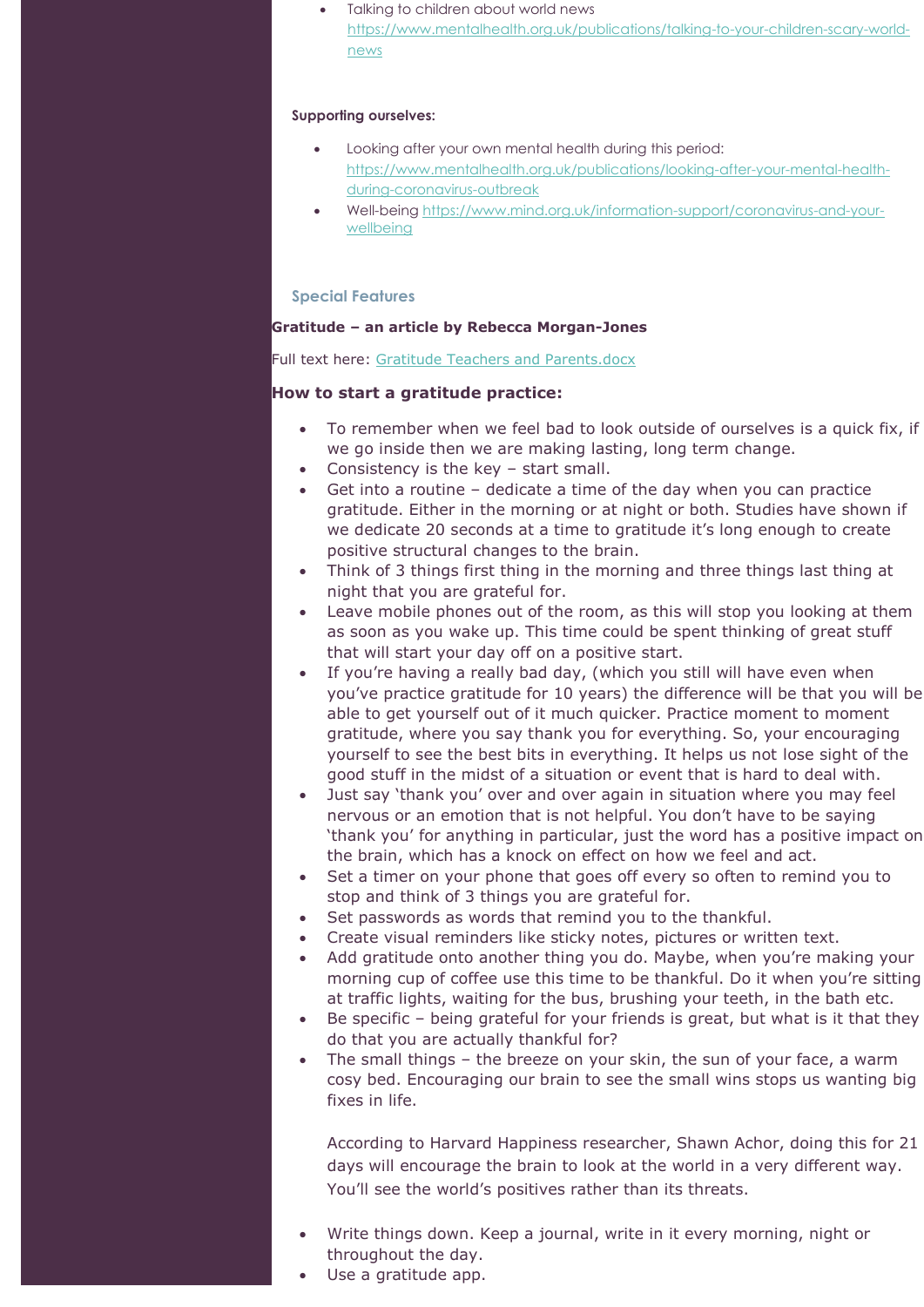- Write gratitude letters- these can be to yourself or someone else. You don't have to send them, just the act of writing down how you feel about someone can have profound effects on the way you feel. If you are brave enough to send them, it will not only make the participant feel fantastic, but it will make you feel great too. If you're really brave, actually read the letter out loud to that person yourself.
- Actually say 'thank you' to people.
- Encourage friends and family to have conversations that are grateful rather than negative. Set time aside at meal times for this.
- Set up a WhatsApp/Facebook groups where you and friend actively write and share the good stuff. We all too often moan when were with friends, try and lift each other up but celebrating your wins- big and small.
- If you have children get them to practice gratitude finish their day with this while tucking them in bed.
- Notice the good- the more we CHOOSE to see the good the happier we will be.
- Always ask yourself what are tuned into. Are you listening to negative or positive FM in your head? What frequency would you choose to tune in to? What's going to make you feel good?

#### **Activities and resources**

**For all** 

Being active[: https://thedailymile.co.uk/at-home/](https://thedailymile.co.uk/at-home/)

Royal Horticultural Society (RHS) – bringing the outside inside:

[https://schoolgardening.rhs.org.uk/News/News-results/National/2020/March/Bringing-the](https://schoolgardening.rhs.org.uk/News/News-results/National/2020/March/Bringing-the-sunshine-inside)[sunshine-inside](https://schoolgardening.rhs.org.uk/News/News-results/National/2020/March/Bringing-the-sunshine-inside)

Film, TV and Game recommendations[: https://www.place2be.org.uk/about-us/news-and](https://www.place2be.org.uk/about-us/news-and-blogs/2020/march/launching-bafta-kids-at-home-with-place2be/)[blogs/2020/march/launching-bafta-kids-at-home-with-place2be/](https://www.place2be.org.uk/about-us/news-and-blogs/2020/march/launching-bafta-kids-at-home-with-place2be/)

Fun at home with authors and illustrators[: https://www.booktrust.org.uk/books-and](https://www.booktrust.org.uk/books-and-reading/have-some-fun/?q=&sortOption=AtoZ&pageNo=1?utm_source=place2be.org.uk&utm_medium=referral)[reading/have-some-](https://www.booktrust.org.uk/books-and-reading/have-some-fun/?q=&sortOption=AtoZ&pageNo=1?utm_source=place2be.org.uk&utm_medium=referral)

[fun/?q=&sortOption=AtoZ&pageNo=1?utm\\_source=place2be.org.uk&utm\\_medium=referral](https://www.booktrust.org.uk/books-and-reading/have-some-fun/?q=&sortOption=AtoZ&pageNo=1?utm_source=place2be.org.uk&utm_medium=referral)

Free reading, writing and audiobook resources:<https://literacytrust.org.uk/family-zone/>

Yoga with Adrienne - <https://www.youtube.com/user/yogawithadriene>

At 11 am every morning, David Walliams reads from one of his books <https://www.worldofdavidwalliams.com/category/elevens/>

How to talk to children about race - [https://www.youtube.com/watch?v=QNEKbVq\\_ou4](mailto:https://www.youtube.com/watch?v=QNEKbVq_ou4)

Channel 4 – Women's Hour- How to Talk to Children about Race and Racism

[https://www.bbc.co.uk/programmes/articles/7xvLw6Q4qbJBnkzkj6xm9Z/how-to-talk-to-your](mailto:https://www.bbc.co.uk/programmes/articles/7xvLw6Q4qbJBnkzkj6xm9Z/how-to-talk-to-your-children-about-race-and-racism)[children-about-race-and-racism](mailto:https://www.bbc.co.uk/programmes/articles/7xvLw6Q4qbJBnkzkj6xm9Z/how-to-talk-to-your-children-about-race-and-racism)

The Good Stuff with Deborah James - [https://podnews.net/podcast/1506730277](mailto:https://podnews.net/podcast/1506730277)

Bitesize- parents' guide to talking to primary children about Black Lives Matter [https://www.bbc.co.uk/sounds/play/p08gyw71](mailto:https://www.bbc.co.uk/sounds/play/p08gyw71)

Bitesize – parents' guide to talking to secondary children about Black Lives Matter <https://www.bbc.co.uk/sounds/play/p08gyvsv>

Dr Chatterjee Podcast [-https://www.youtube.com/channel/UCDnwlb3IQDPJtFysPUJbDFQ](mailto:https://www.youtube.com/channel/UCDnwlb3IQDPJtFysPUJbDFQ)

 Fearne Cotton Podcast – Happy Place [https://www.officialfearnecotton.com/news/2018/2/26/happy-place-podcast](mailto:https://www.officialfearnecotton.com/news/2018/2/26/happy-place-podcast)

Radio 4 – Desert Island Discs Podcast - [https://www.bbc.co.uk/programmes/b006qnmr](mailto:https://www.bbc.co.uk/programmes/b006qnmr)